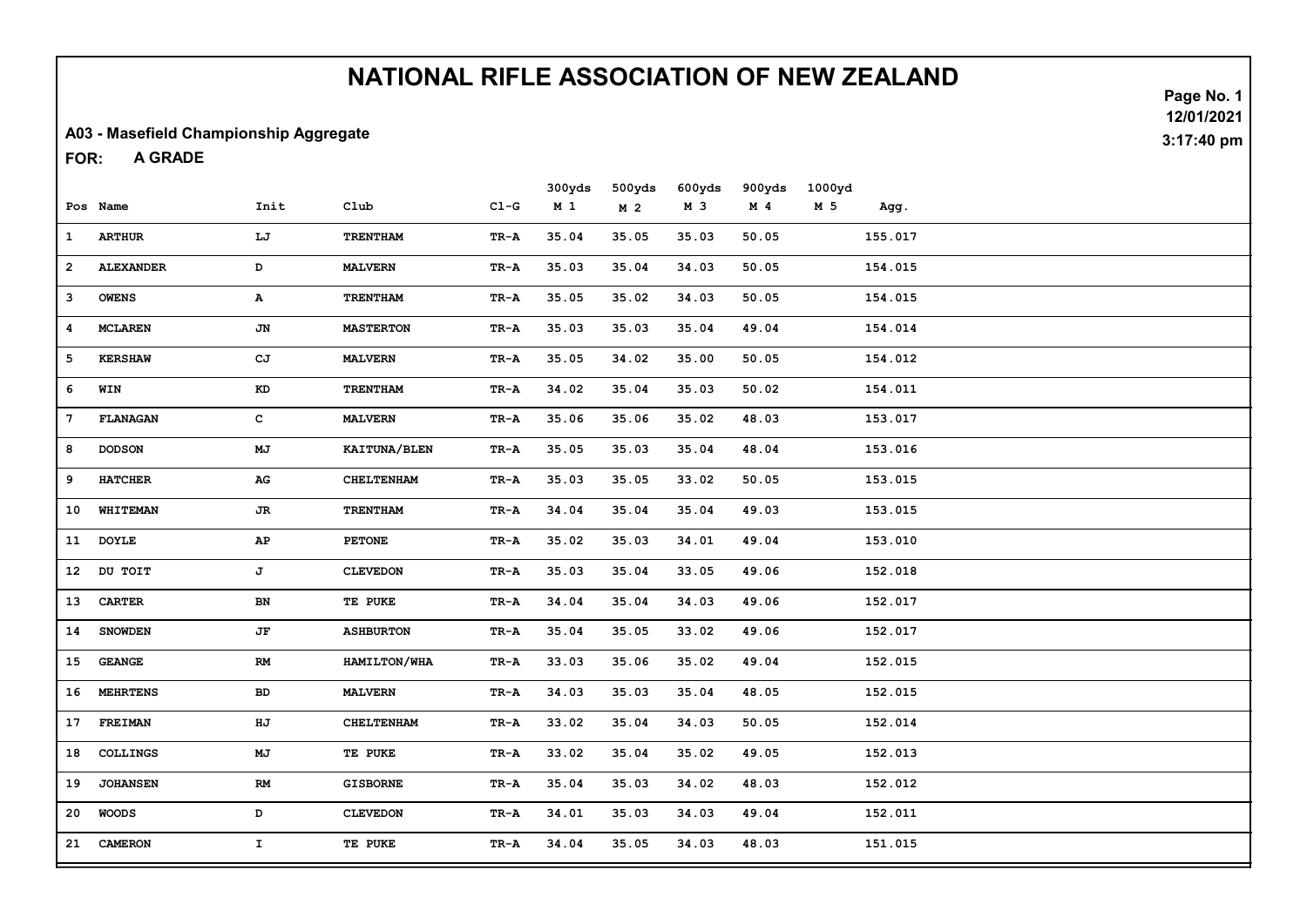#### A03 - Masefield Championship Aggregate

A GRADE FOR:

|    |                  |              |                   |        | 300yds         | 500yds         | 600yds | 900yds         | 1000yd |         |  |
|----|------------------|--------------|-------------------|--------|----------------|----------------|--------|----------------|--------|---------|--|
|    | Pos Name         | Init         | Club              | $CL-G$ | M <sub>1</sub> | M <sub>2</sub> | M 3    | M <sub>4</sub> | M 5    | Agg.    |  |
| 22 | MCMURDO          | $\mathbf{v}$ | <b>MASTERTON</b>  | TR-A   | 34.01          | 35.05          | 34.02  | 48.02          |        | 151.010 |  |
| 23 | WHITE            | A            | <b>MALVERN</b>    | TR-A   | 35.04          | 35.05          | 33.04  | 47.03          |        | 150.016 |  |
| 24 | MILLARD          | ВE           | <b>CLEVEDON</b>   | TR-A   | 34.03          | 35.05          | 33.02  | 48.04          |        | 150.014 |  |
| 25 | <b>MASON</b>     | $\mathbf{R}$ | <b>TRENTHAM</b>   | TR-A   | 34.03          | 33.03          | 35.04  | 47.02          |        | 149.012 |  |
| 26 | <b>HORWOOD</b>   | в            | <b>ASHBURTON</b>  | TR-A   | 34.02          | 35.06          | 33.01  | 47.02          |        | 149.011 |  |
| 27 | <b>COLLINGS</b>  | DR           | TE PUKE           | TR-A   | 34.03          | 35.04          | 33.03  | 47.01          |        | 149.011 |  |
| 28 | <b>RUITERMAN</b> | AH           | TE PUKE           | TR-A   | 31.02          | 35.02          | 34.04  | 49.02          |        | 149.010 |  |
| 29 | <b>ROWLANDS</b>  | RW           | <b>MALVERN</b>    | TR-A   | 33.02          | 34.03          | 32.01  | 46.04          |        | 145.010 |  |
| 30 | <b>GORDON</b>    | RM           | <b>HAWKES BAY</b> | TR-A   | 33.01          | 33.02          | 32.00  | 46.04          |        | 144.007 |  |
| 31 | WHITEMAN         | OB           | <b>MASTERTON</b>  | TR-A   | 33.02          | 33.02          | 32.02  | 43.01          |        | 141.007 |  |
| 32 | <b>MCMURDO</b>   | J            | <b>MASTERTON</b>  | TR-A   | 32.00          | 33.01          | 31.01  | 44.01          |        | 140.003 |  |
| 33 | PHILLIPPS        | JMF          | <b>CHELTENHAM</b> | TR-A   | 26.00          | 34.03          | 31.01  | 47.04          |        | 138.008 |  |

Page No. 2 12/01/2021 3:17:40 pm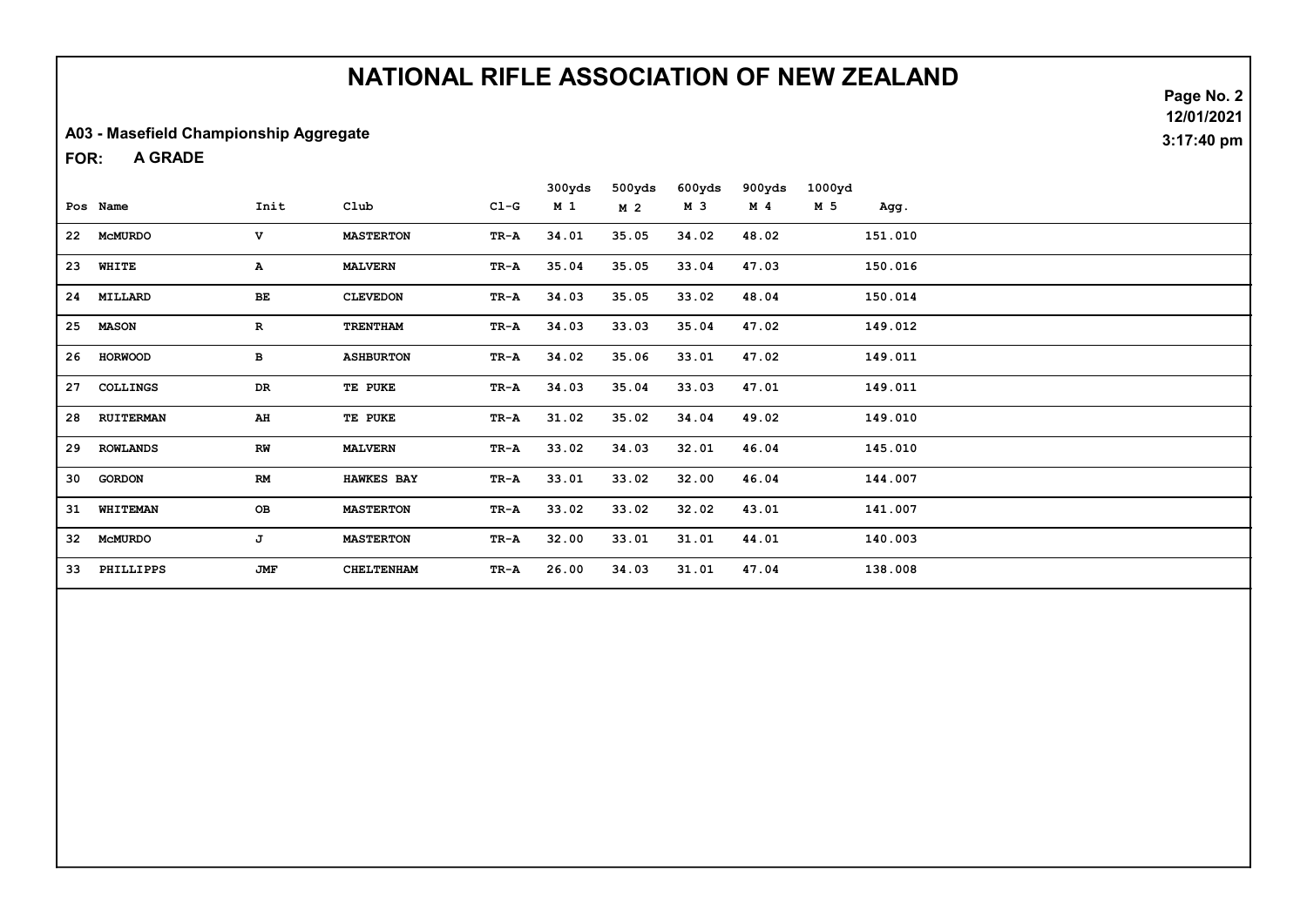#### A03 - Masefield Championship Aggregate

B GRADE FOR:

|                 |                  |              |                   |        | 300yds         | 500yds         | 600yds | 900yds         | 1000yd |         |  |
|-----------------|------------------|--------------|-------------------|--------|----------------|----------------|--------|----------------|--------|---------|--|
|                 | Pos Name         | Init         | C1ub              | $C1-G$ | M <sub>1</sub> | M <sub>2</sub> | M 3    | M <sub>4</sub> | M 5    | Agg.    |  |
| $\mathbf{1}$    | HOUGHTON         | LS           | <b>CLEVEDON</b>   | TR-B   | 34.02          | 34.04          | 35.04  | 48.05          |        | 151.015 |  |
| $\overline{a}$  | <b>MARTIN</b>    | BJ           | <b>TRENTHAM</b>   | $TR-B$ | 35.05          | 35.03          | 33.03  | 48.04          |        | 151.015 |  |
| 3               | <b>DENT</b>      | AL.          | <b>PETONE</b>     | TR-B   | 33.04          | 35.02          | 34.03  | 49.03          |        | 151.012 |  |
| 4               | <b>MCKEE</b>     | K            | <b>KARORI</b>     | TR-B   | 34.01          | 35.05          | 34.02  | 47.04          |        | 150.012 |  |
| 5               | <b>FINCHAM</b>   | D            | <b>HAWKES BAY</b> | TR-B   | 35.05          | 35.04          | 30.00  | 48.02          |        | 148.011 |  |
| 6               | TIDSWELL         | PA           | <b>CHELTENHAM</b> | $TR-B$ | 33.02          | 35.03          | 32.03  | 48.02          |        | 148.010 |  |
| $7\phantom{.0}$ | <b>SNOWDEN</b>   | M            | <b>ASHBURTON</b>  | $TR-B$ | 35.04          | 35.03          | 32.00  | 46.02          |        | 148.009 |  |
| 8               | WHYTE            | $\mathbf{C}$ | KAITUNA/BLEN      | TR-B   | 34.02          | 34.02          | 34.01  | 46.02          |        | 148.007 |  |
| 9               | <b>RIDDLE</b>    | G            | <b>CLEVEDON</b>   | TR-B   | 30.02          | 35.07          | 34.02  | 48.02          |        | 147.013 |  |
| 10              | DIKMENLI         | s            | <b>TRENTHAM</b>   | TR-B   | 33.02          | 34.02          | 34.01  | 46.03          |        | 147.008 |  |
| 11              | <b>MARSHALL</b>  | LD           | <b>HAWKES BAY</b> | $TR-B$ | 29.01          | 33.01          | 35.03  | 49.05          |        | 146.010 |  |
| 12              | <b>CHEESEMAN</b> | J            | <b>CLEVEDON</b>   | TR-B   | 33.01          | 35.05          | 33.01  | 45.02          |        | 146.009 |  |
|                 | 13 RIDDLE        | s            | <b>CLEVEDON</b>   | TR-B   | 34.03          | 34.03          | 33.01  | 44.03          |        | 145.010 |  |
|                 | 14 BALL          | JW           | TE PUKE           | TR-B   | 33.02          | 33.00          | 32.02  | 46.03          |        | 144.007 |  |
|                 | 15 LANE          | M            | <b>OTOROHANGA</b> | TR-B   | 32.00          | 34.03          | 31.00  | 45.01          |        | 142.004 |  |
|                 | 16 DICK          | DK           | KAITUNA/BLEN      | TR-B   | 33.01          | 35.03          | 30.01  | 43.01          |        | 141.006 |  |
| 17              | <b>GILCHRIST</b> | $\mathbf{R}$ | <b>OAMARU</b>     | TR-B   | 28.00          | 32.00          | 35.01  | 45.04          |        | 140.005 |  |
|                 | 18 BUCKLEY       | ME.          | TE PUKE           | TR-B   | 31.02          | 33.02          | 32.01  | 42.00          |        | 138.005 |  |
|                 | 19 LEITE         | $\mathbf R$  | <b>CLEVEDON</b>   | TR-B   | 26.00          | 33.02          | 32.00  | 46.02          |        | 137.004 |  |
|                 |                  |              |                   |        |                |                |        |                |        |         |  |
|                 |                  |              |                   |        |                |                |        |                |        |         |  |

Page No. 3 12/01/2021 3:17:40 pm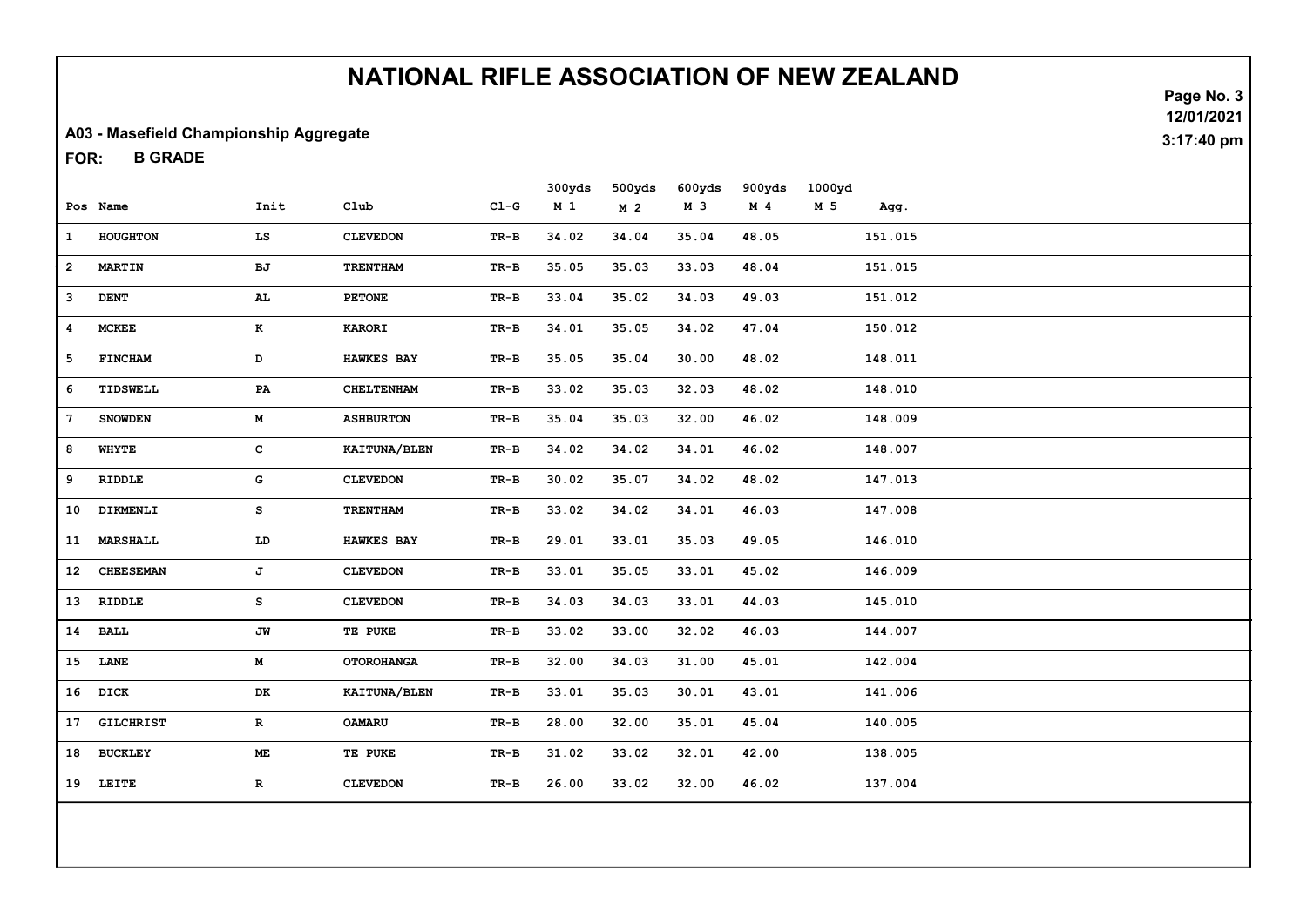#### A03 - Masefield Championship Aggregate

C GRADE FOR:

|                |                |      |                   |        | 300yds | 500yds         | 600yds | 900yds | 1000yd |         |
|----------------|----------------|------|-------------------|--------|--------|----------------|--------|--------|--------|---------|
|                | Pos Name       | Init | Club              | $C1-G$ | M 1    | M <sub>2</sub> | м з    | M 4    | M 5    | Agg.    |
| 1              | <b>ELLIS</b>   | s    | <b>CHELTENHAM</b> | TR-C   | 35.03  | 35.05          | 33.01  | 45.01  |        | 148.010 |
| $\overline{a}$ | <b>BROWN</b>   | SW   | <b>PETONE</b>     | TR-C   | 32.00  | 33.03          | 33.02  | 44.04  |        | 142.009 |
| 3              | WAKELING       | J    | <b>CLEVEDON</b>   | TR-C   | 33.01  | 32.03          | 32.01  | 45.02  |        | 142.007 |
| $\overline{4}$ | <b>DRAKE</b>   | AE   | <b>TARANAKI</b>   | TR-C   | 33.01  | 34.02          | 35.03  | 40.01  |        | 142.007 |
| 5              | <b>KERSHAW</b> | SL   | <b>MALVERN</b>    | TR-C   | 30.01  | 33.01          | 31.01  | 47.03  |        | 141.006 |
| 6              | <b>CAMERON</b> | s    | TE PUKE           | TR-C   | 27.01  | 33.03          | 32.02  | 46.04  |        | 138.010 |
| 7              | <b>SCOBIE</b>  | J    | <b>OTOROHANGA</b> | TR-C   | 29.01  | 30.02          | 33.01  | 45.02  |        | 137.006 |
| 8              | GORE           | т    | <b>TRENTHAM</b>   | $TR-C$ | 30.00  | 33.03          | 26.01  | 48.01  |        | 137.005 |
| 9              | <b>FLEMING</b> | JA   | <b>ASHBURTON</b>  | $TR-C$ | 31.01  | 32.00          | 31.02  | 37.01  |        | 131.004 |
| 10             | <b>PETZEN</b>  | D    | <b>TRENTHAM</b>   | TR-C   | 27.00  | 33.02          | 30.01  | 40.00  |        | 130.003 |

Page No. 4 12/01/2021 3:17:40 pm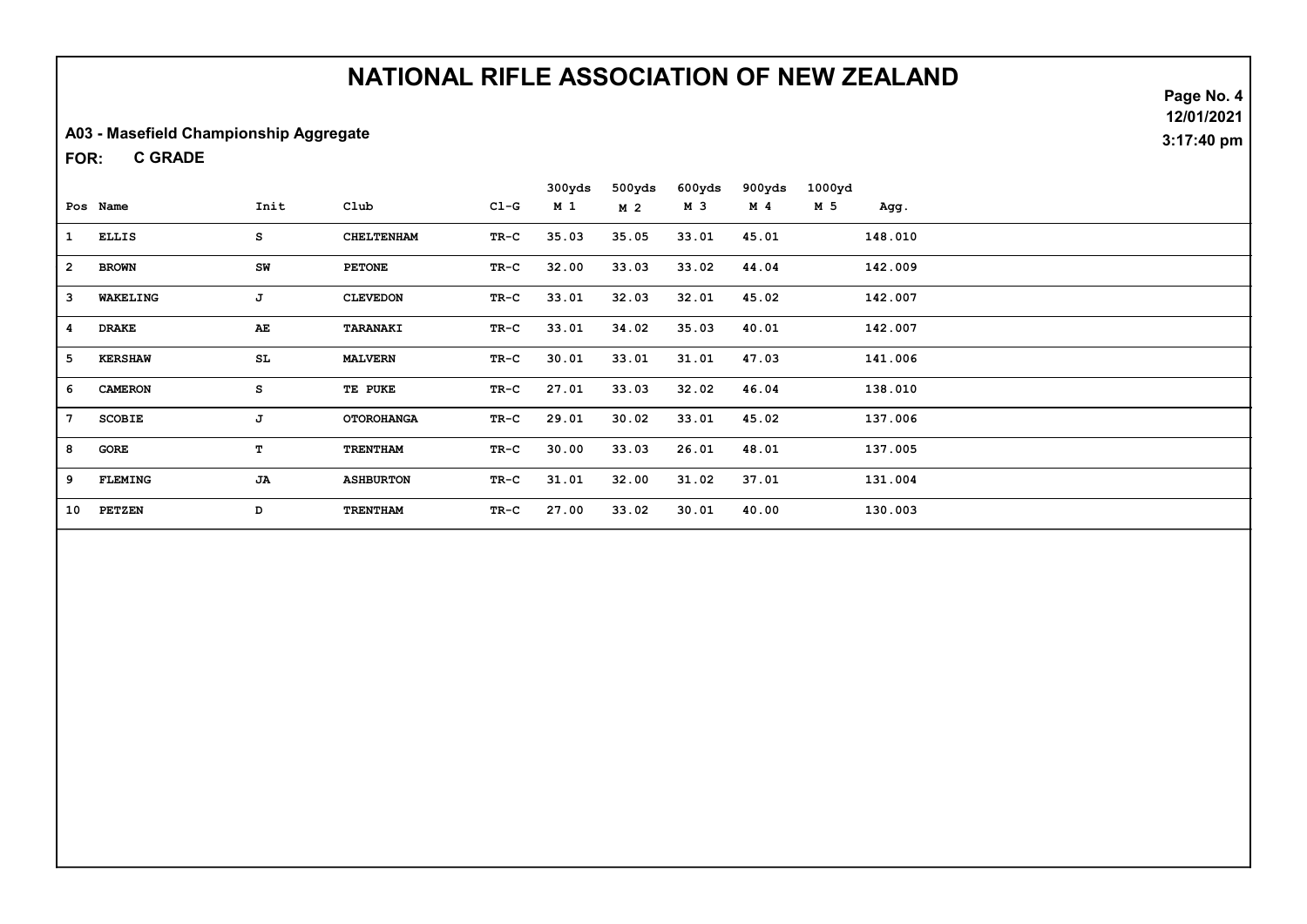A03 - Masefield Championship Aggregate

T GRADE FOR:

| Pos Name            | Init | Club            | $C1-G$ | 300yds<br>M 1 | 500yds<br>M 2 | 600yds<br>M 3 | 900yds<br>M 4 | 1000yd<br>M 5 | Agg.    |  |  |
|---------------------|------|-----------------|--------|---------------|---------------|---------------|---------------|---------------|---------|--|--|
| DARRALL             |      | TRENTHAM        | TR-T   | 32.01         | 34.01         | 34.03         | 44.02         |               | 144.007 |  |  |
| <b>VAN RENSBURG</b> |      | <b>CLEVEDON</b> | TR-T   | 30.00         | 28.01         | 30.00         | 41.03         |               | 129.004 |  |  |

Page No. 5 12/01/2021 3:17:40 pm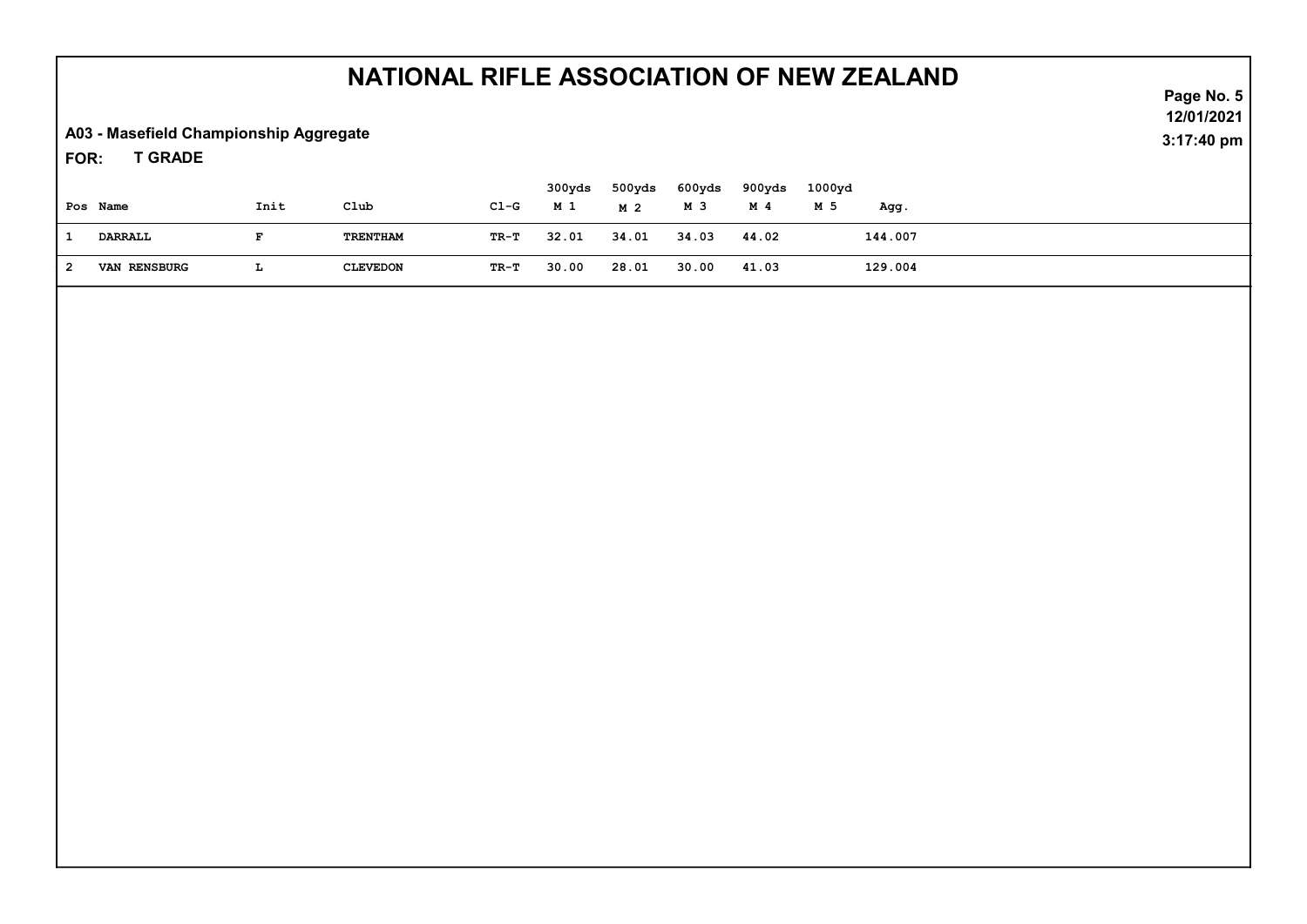A03 - Masefield Championship Aggregate

CFT CLASS FOR:

|    |                |            |                   |              | 300yds | 500yds | 600yds | 900yds | 1000yd |         |  |  |
|----|----------------|------------|-------------------|--------------|--------|--------|--------|--------|--------|---------|--|--|
|    | Pos Name       | Init       | Club              | $CL-G$       | M 1    | M 2    | M 3    | M 4    | M 5    | Agg.    |  |  |
|    | <b>SMITH</b>   | <b>GRH</b> | <b>MALVERN</b>    | CFTR-0 40.03 |        | 39.01  | 35.01  | 55.01  |        | 169.006 |  |  |
| -2 | <b>SNOWDEN</b> | c          | <b>ASHBURTON</b>  | CFTR-0 36.01 |        | 40.01  | 37.02  | 52.01  |        | 165.005 |  |  |
| -3 | LINDSAY        | в          | <b>HAWKES BAY</b> | CFTR-0 32.01 |        | 40.02  | 31.00  | 50.02  |        | 153.005 |  |  |
|    | <b>DUTHIE</b>  | М          | <b>TRENTHAM</b>   | CFTR-0 31.00 |        | 38.00  | 33.00  | 50.00  |        | 152.000 |  |  |

Page No. 6 12/01/2021 3:17:40 pm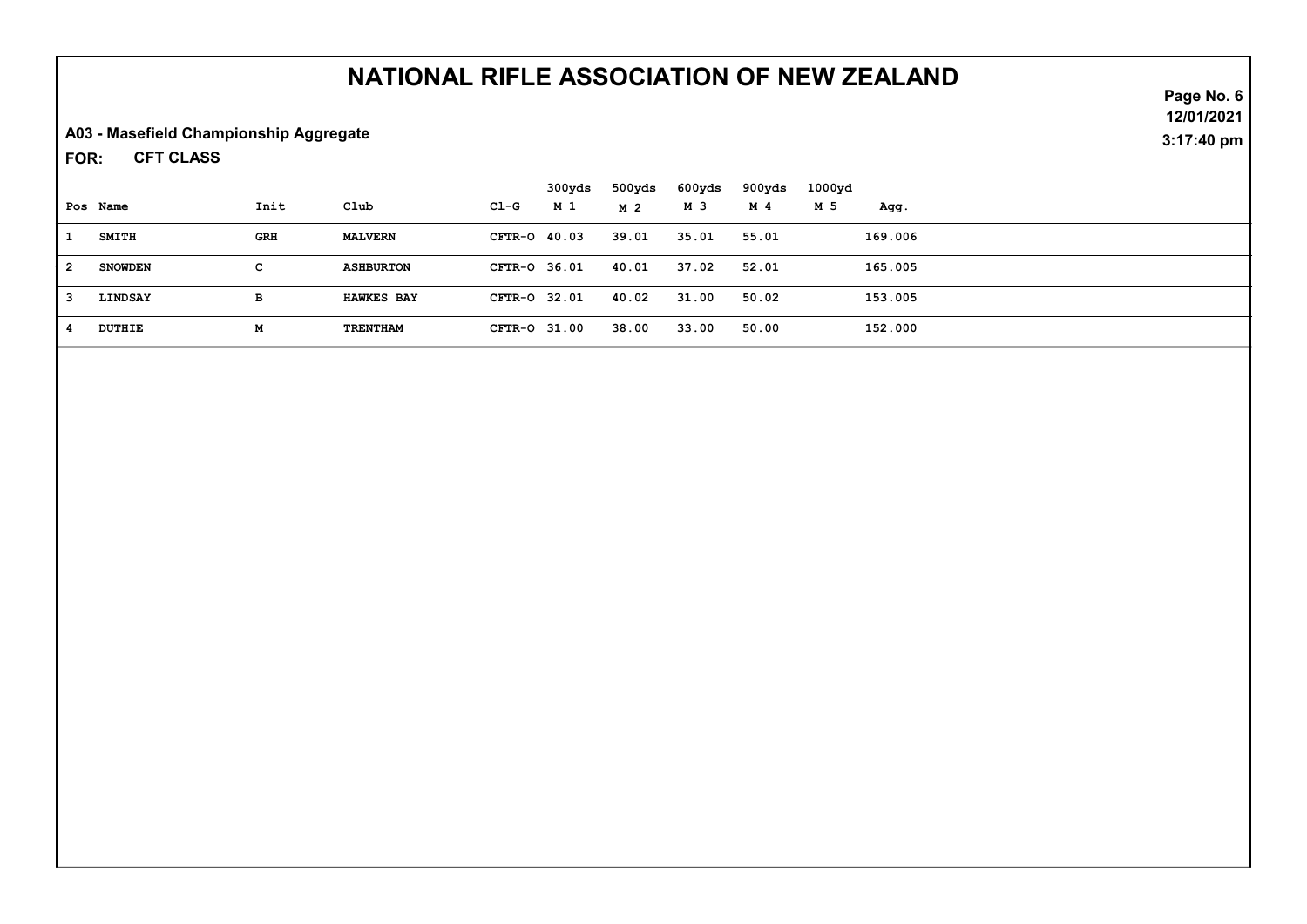#### A03 - Masefield Championship Aggregate

FO CLASS FOR:

|                 |                   |              |                   |        | 300yds         | 500yds         | 600yds | 900yds         | 1000yd |         |
|-----------------|-------------------|--------------|-------------------|--------|----------------|----------------|--------|----------------|--------|---------|
|                 | Pos Name          | Init         | C1ub              | $C1-G$ | M <sub>1</sub> | M <sub>2</sub> | M 3    | M <sub>4</sub> | M 5    | Agg.    |
| $\mathbf{1}$    | CHUI              | M            | <b>ASHBURTON</b>  | $FO-O$ | 42.03          | 42.05          | 42.03  | 60.06          |        | 186.017 |
| $\overline{2}$  | <b>MCLAY</b>      | s            | TE PUKE           | $FO-O$ | 42.04          | 42.07          | 41.04  | 60.04          |        | 185.019 |
| 3               | <b>HUNT</b>       | $\mathbf{C}$ | <b>KARORI</b>     | $FO-O$ | 42.04          | 41.04          | 40.04  | 60.05          |        | 183.017 |
| 4               | <b>HUGHES</b>     | IR           | CHELTENHAM        | $FO-O$ | 42.05          | 42.03          | 41.01  | 58.04          |        | 183.013 |
| 5               | <b>DUCKETT</b>    | ${\bf FM}$   | <b>MASTERTON</b>  | $FO-O$ | 42.05          | 40.03          | 42.01  | 58.04          |        | 182.013 |
| 6               | <b>KAPENE</b>     | s            | <b>GISBORNE</b>   | $FO-O$ | 40.00          | 41.04          | 42.04  | 59.03          |        | 182.011 |
| 7               | <b>MEEHAN</b>     | D            | <b>CLEVEDON</b>   | $FO-O$ | 42.03          | 42.04          | 39.02  | 59.01          |        | 182.010 |
| 8               | MAY               | IS           | <b>WHANGAREI</b>  | $FO-O$ | 42.03          | 41.04          | 41.01  | 58.01          |        | 182.009 |
| 9               | KERRIDGE          | $\mathbf{R}$ | TE PUKE           | $FO-O$ | 42.03          | 41.02          | 40.01  | 59.02          |        | 182.008 |
| 10              | <b>BARKHUIZEN</b> | s            | <b>CLEVEDON</b>   | $FO-O$ | 42.03          | 42.05          | 39.01  | 58.04          |        | 181.013 |
| 11              | <b>GRIMSEY</b>    | т.           | <b>ASHBURTON</b>  | $FO-O$ | 41.03          | 42.05          | 38.00  | 59.05          |        | 180.013 |
| 12              | <b>TEAGUE</b>     | SP           | TE PUKE           | $FO-O$ | 40.04          | 42.05          | 40.03  | 56.02          |        | 178.014 |
| 13              | <b>NEAL</b>       | PA           | <b>CLEVEDON</b>   | $FO-O$ | 40.05          | 41.04          | 41.02  | 55.02          |        | 177.013 |
| 14              | <b>HOWL</b>       | SB           | <b>CHELTENHAM</b> | $FO-O$ | 42.03          | 40.01          | 38.00  | 57.03          |        | 177.007 |
| 15              | <b>SUBRITZKY</b>  | M            | <b>KARORI</b>     | $FO-O$ | 38.00          | 39.06          | 41.03  | 56.04          |        | 174.013 |
|                 | 16 MOFFATT        | SK           | <b>CLEVEDON</b>   | $FO-O$ | 39.03          | 40.02          | 40.02  | 50.00          |        | 169.007 |
| 17 <sub>1</sub> | <b>MOSES</b>      | МK           | <b>CLEVEDON</b>   | $FO-O$ | 36.01          | 42.04          | 41.04  | 49.00          |        | 168.009 |
|                 |                   |              |                   |        |                |                |        |                |        |         |

Page No. 7 12/01/2021 3:17:40 pm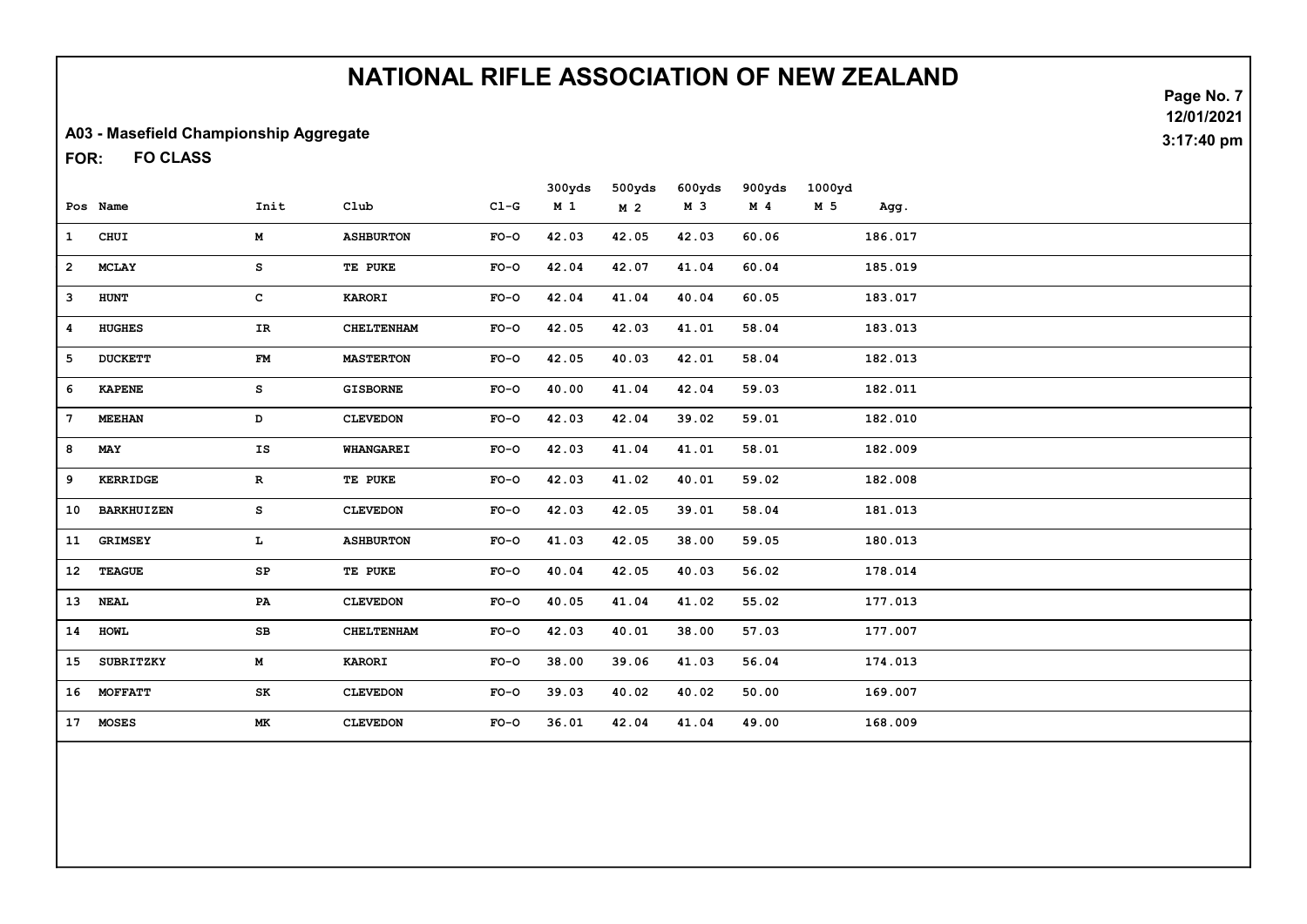| NATIONAL RIFLE ASSOCIATION OF NEW ZEALAND                          |      |                    |         |                          |                          |               |                 |               |         | Page No. 8               |
|--------------------------------------------------------------------|------|--------------------|---------|--------------------------|--------------------------|---------------|-----------------|---------------|---------|--------------------------|
| A03 - Masefield Championship Aggregate<br><b>FPR CLASS</b><br>FOR: |      |                    |         |                          |                          |               |                 |               |         | 12/01/2021<br>3:17:40 pm |
| Pos Name                                                           | Init | $_{\texttt{Club}}$ | $CL-G$  | 300yds<br>M <sub>1</sub> | 500yds<br>M <sub>2</sub> | 600yds<br>M 3 | 900yds<br>$M$ 4 | 1000yd<br>M 5 | Agg.    |                          |
| $\mathbf{1}$<br><b>SMITH</b>                                       | DW   | <b>ASHBURTON</b>   | $FPR-O$ | 42.03                    | 41.03                    | 42.03         | 56.04           |               | 181.013 |                          |
|                                                                    |      |                    |         |                          |                          |               |                 |               |         |                          |
|                                                                    |      |                    |         |                          |                          |               |                 |               |         |                          |
|                                                                    |      |                    |         |                          |                          |               |                 |               |         |                          |
|                                                                    |      |                    |         |                          |                          |               |                 |               |         |                          |
|                                                                    |      |                    |         |                          |                          |               |                 |               |         |                          |
|                                                                    |      |                    |         |                          |                          |               |                 |               |         |                          |
|                                                                    |      |                    |         |                          |                          |               |                 |               |         |                          |
|                                                                    |      |                    |         |                          |                          |               |                 |               |         |                          |
|                                                                    |      |                    |         |                          |                          |               |                 |               |         |                          |
|                                                                    |      |                    |         |                          |                          |               |                 |               |         |                          |
|                                                                    |      |                    |         |                          |                          |               |                 |               |         |                          |
|                                                                    |      |                    |         |                          |                          |               |                 |               |         |                          |
|                                                                    |      |                    |         |                          |                          |               |                 |               |         |                          |
|                                                                    |      |                    |         |                          |                          |               |                 |               |         |                          |
|                                                                    |      |                    |         |                          |                          |               |                 |               |         |                          |
|                                                                    |      |                    |         |                          |                          |               |                 |               |         |                          |
|                                                                    |      |                    |         |                          |                          |               |                 |               |         |                          |
|                                                                    |      |                    |         |                          |                          |               |                 |               |         |                          |